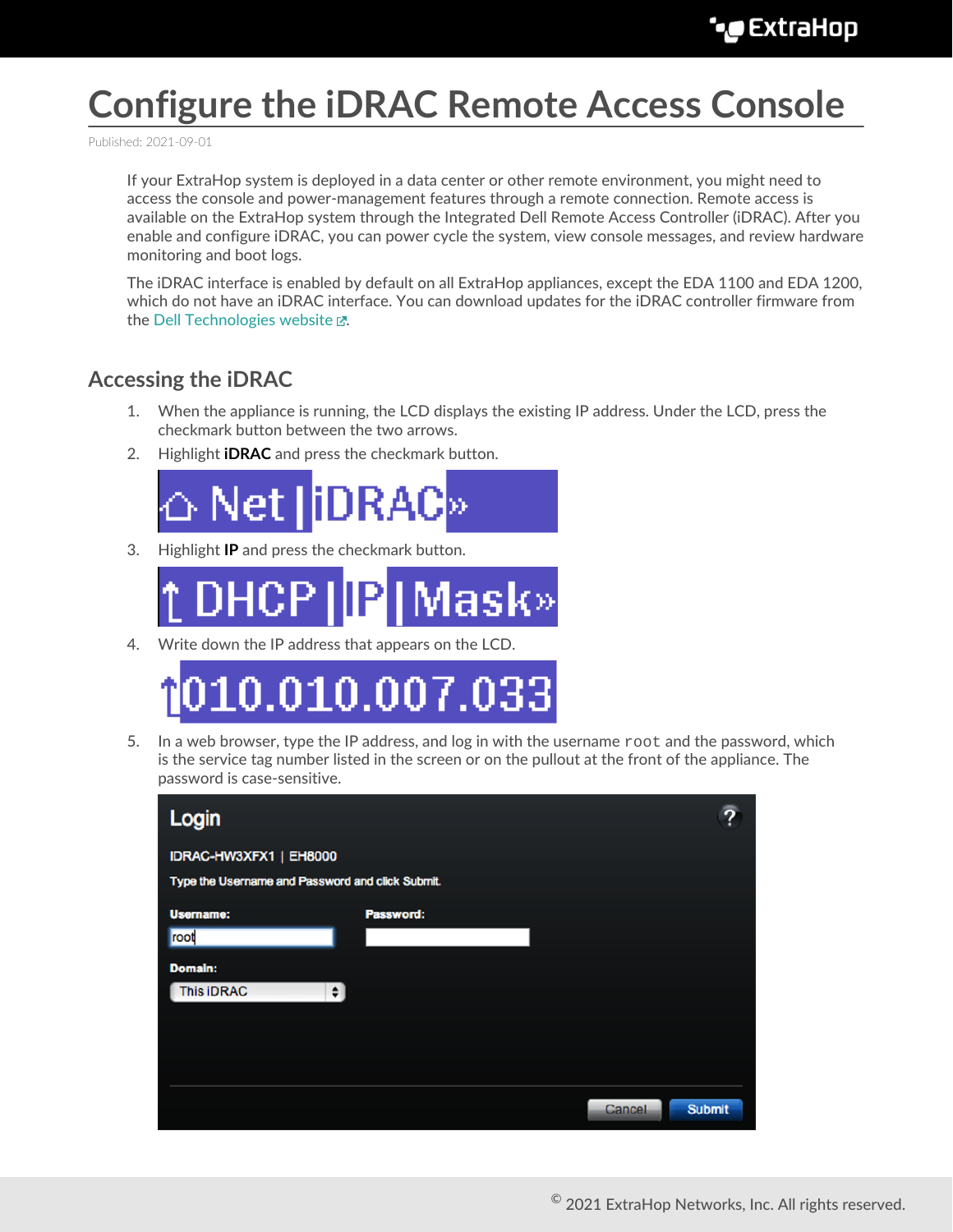#### **Configuring the iDRAC with a static IP address**

1. Under **iDRAC Settings** in the left tree control, click **Network**.



- 2. Scroll down to the IPv4 Settings section, de-select the **DHCP Enable** checkbox.
- 3. In the **Static IP Address** field, type the IP address that you want to configure for remote access to your ExtraHop system.

| <b>IPv4 Settings</b>                       | ▲ Back to Top |
|--------------------------------------------|---------------|
| Attribute                                  | Value         |
| Enable IPv4                                | Ø             |
| <b>DHCP Enable</b>                         | └             |
| <b>Static IP Address</b>                   | 192.168.0.120 |
| <b>Static Gateway</b>                      | 192.168.0.1   |
| <b>Static Subnet Mask</b>                  | 255.255.255.0 |
| Use DHCP to obtain DNS<br>server addresses | o             |
| <b>Static Preferred DNS</b><br>Server      | 0.0.0.0       |
| <b>Static Alternate DNS</b><br>Server      | 0.0.0.0       |

#### **Launching the iDRAC virtual console**

- 1. Click **Overview** in the left tree control, click the **Console** tab.
- 2. From the Plug-in Type menu, select **Java**.
- 3. Click **Launch Virtual Console**.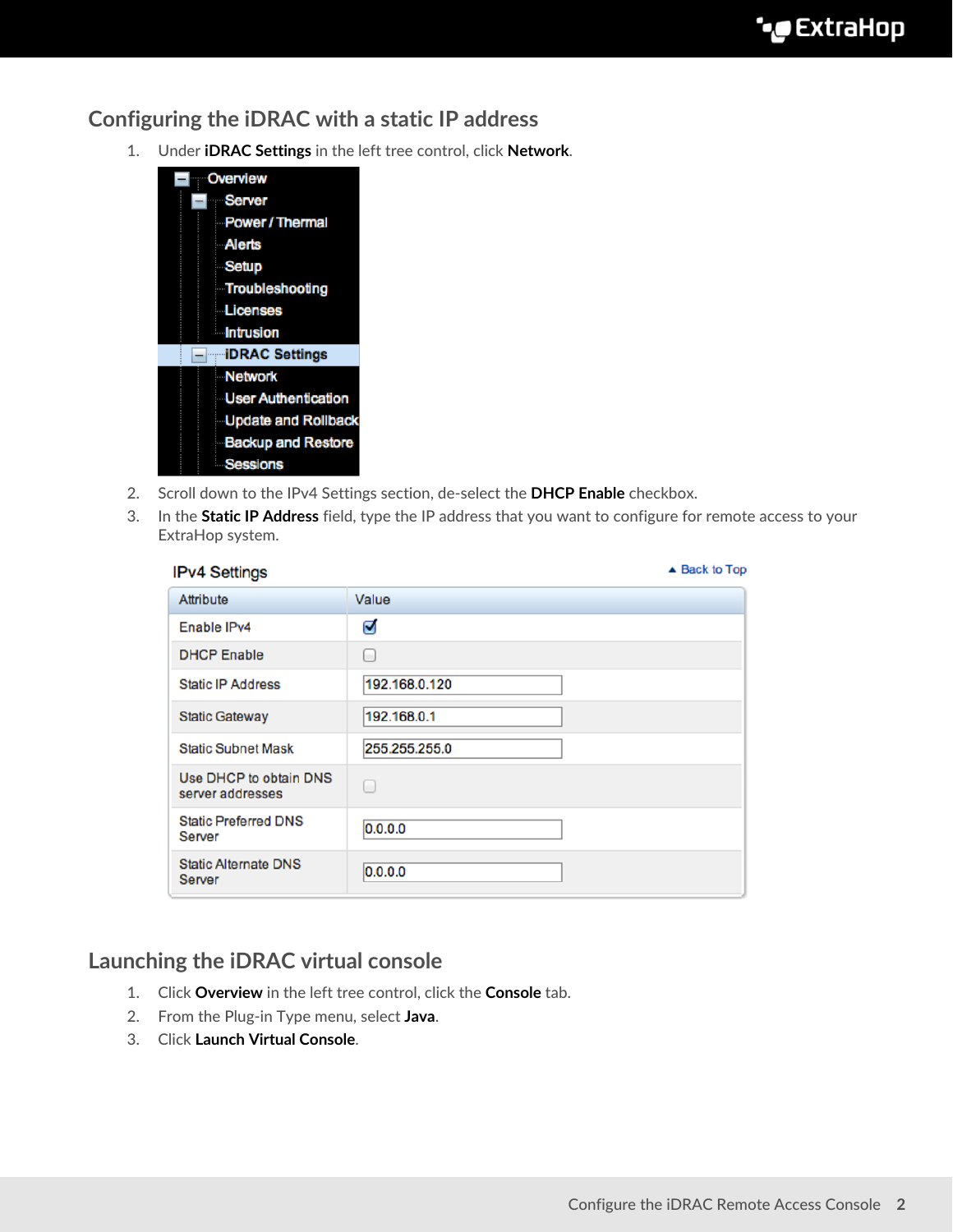## ExtraHop **@-**\*

| <b>Virtual Console</b>            |  |                                             |                                                        |             |           |  |  |
|-----------------------------------|--|---------------------------------------------|--------------------------------------------------------|-------------|-----------|--|--|
|                                   |  | Options: > Launch Virtual Console           |                                                        |             |           |  |  |
| <b>Virtual Console</b>            |  |                                             |                                                        |             |           |  |  |
| Attribute                         |  |                                             | Value                                                  |             |           |  |  |
| Enabled                           |  |                                             | Ø                                                      |             |           |  |  |
| <b>Max Sessions</b>               |  |                                             |                                                        | $4 \div$    |           |  |  |
| <b>Active Sessions</b>            |  |                                             | 0                                                      |             |           |  |  |
| <b>Remote Presence Port</b>       |  | 5900                                        |                                                        |             |           |  |  |
| <b>Video Encryption Enabled</b>   |  | Ø                                           |                                                        |             |           |  |  |
| <b>Local Server Video Enabled</b> |  | ☑                                           |                                                        |             |           |  |  |
| Plug-in Type                      |  |                                             | Native $\left  \begin{array}{c} 1 \end{array} \right $ |             |           |  |  |
| timeout                           |  | Default action upon session sharing request |                                                        | Deny access | $\bullet$ |  |  |
|                                   |  |                                             | Ø                                                      |             |           |  |  |

A file will begin downloading to your workstation.

- 4. When the file has downloaded, delete the characters after viewer.jnlp, and open the file immediately after the download has completed. (Download times are typically one minute or less).
- 5. At the prompt, click **Continue**.

|       | Do you want to Continue?<br>The connection to this website is untrusted.                   |
|-------|--------------------------------------------------------------------------------------------|
|       | Website: https://10.10.7.33:443                                                            |
| Note: | The certificate is not valid and cannot be used to verify the<br>identity of this website. |
|       | More Information                                                                           |
|       | Continue<br>Cancel                                                                         |

6. When the java applet finishes installing, click **Run**.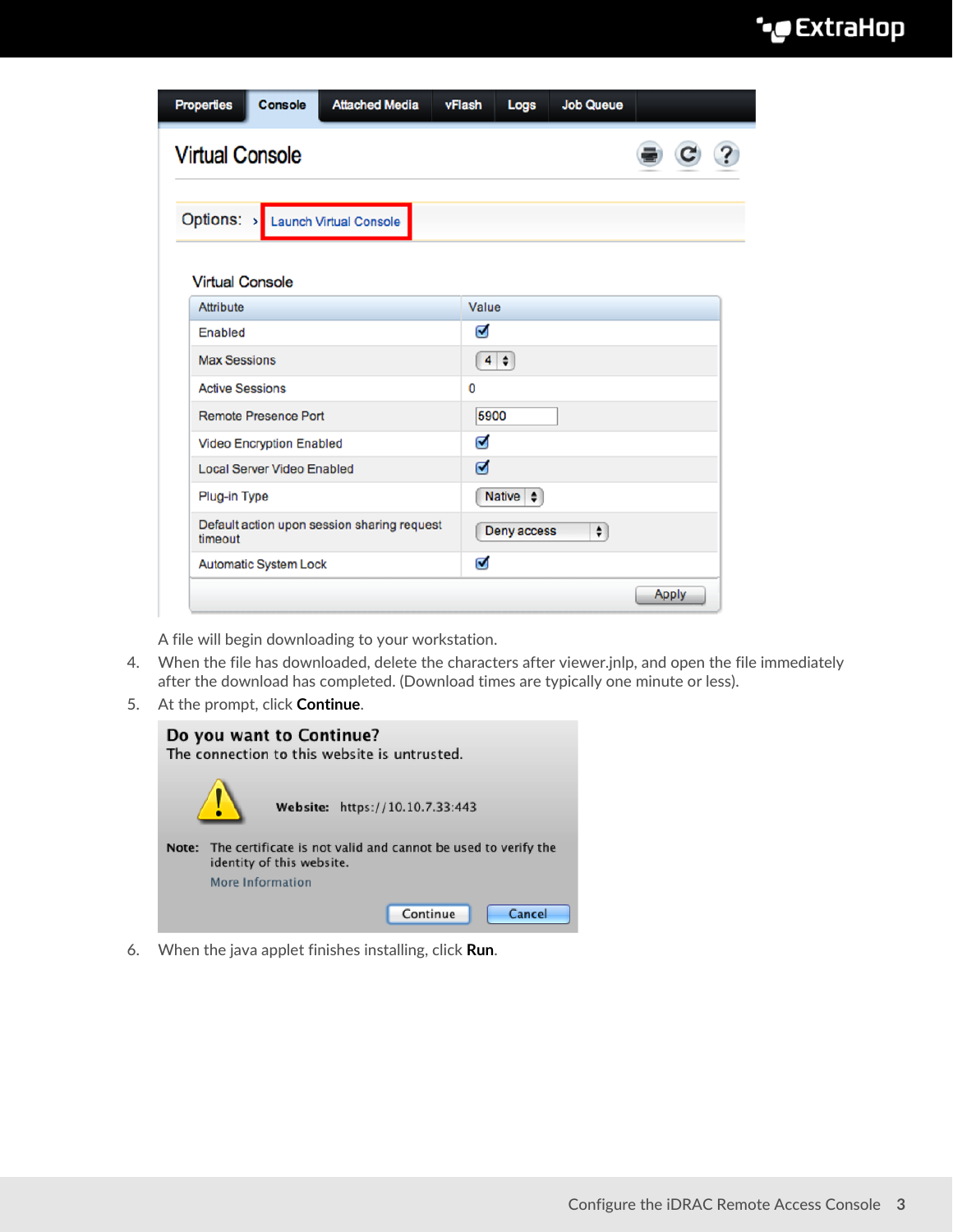| Do you want to run this application?                                                                                                                                         |                      |  |                                             | ×      |
|------------------------------------------------------------------------------------------------------------------------------------------------------------------------------|----------------------|--|---------------------------------------------|--------|
|                                                                                                                                                                              | Name:                |  | <b>iDRAC7 Virtual Console Client</b>        |        |
|                                                                                                                                                                              | Publisher: Dell Inc. |  |                                             |        |
|                                                                                                                                                                              | <b>Location:</b>     |  | https://10.10.7.33:443/software/avctKVM.jar |        |
| This application will run with unrestricted access which may put your<br>computer and personal information at risk. Run this application only if you<br>trust the publisher. |                      |  |                                             |        |
| Do not show this again for apps from the publisher and location above                                                                                                        |                      |  |                                             |        |
| More Information                                                                                                                                                             |                      |  | Run                                         | Cancel |
|                                                                                                                                                                              | .                    |  |                                             |        |

7. Select the **Always trust this certificate** checkbox and click **Run**.

|           | This certificate is issued to: |                                                                                                                                                                                                                                                                                                                                                                                                                                                                        |     |        |
|-----------|--------------------------------|------------------------------------------------------------------------------------------------------------------------------------------------------------------------------------------------------------------------------------------------------------------------------------------------------------------------------------------------------------------------------------------------------------------------------------------------------------------------|-----|--------|
|           |                                | <b>Common Name:</b> iDRAC7 default certificate                                                                                                                                                                                                                                                                                                                                                                                                                         |     |        |
|           | Organization: Dell Inc.        |                                                                                                                                                                                                                                                                                                                                                                                                                                                                        |     |        |
|           |                                | <b>Organization Unit:</b> Remote Access Group                                                                                                                                                                                                                                                                                                                                                                                                                          |     |        |
|           | Locality:                      | <b>Round Rock</b>                                                                                                                                                                                                                                                                                                                                                                                                                                                      |     |        |
|           | Email:                         |                                                                                                                                                                                                                                                                                                                                                                                                                                                                        |     |        |
| Click OK. | Always trust this certificate. |                                                                                                                                                                                                                                                                                                                                                                                                                                                                        | Run | Cancel |
|           |                                | In order to optimally expose keyboard functionality to the host being managed, the<br>KVM application requires direct access to your keyboard. You can enable this from<br>System Preferences -> Universal Access and set the checkbox for "Enable access for assistive devices".<br>Without this setting, typed characters will still be passed to the managed host,<br>but not all keyboard functions will work properly, and Single Cursor mode can not be enabled. |     | OK     |

### **Power cycling the system**

8. Click **OK**.

1. Under **Overview** > **Server** in the left tree control, click **Power/Thermal**.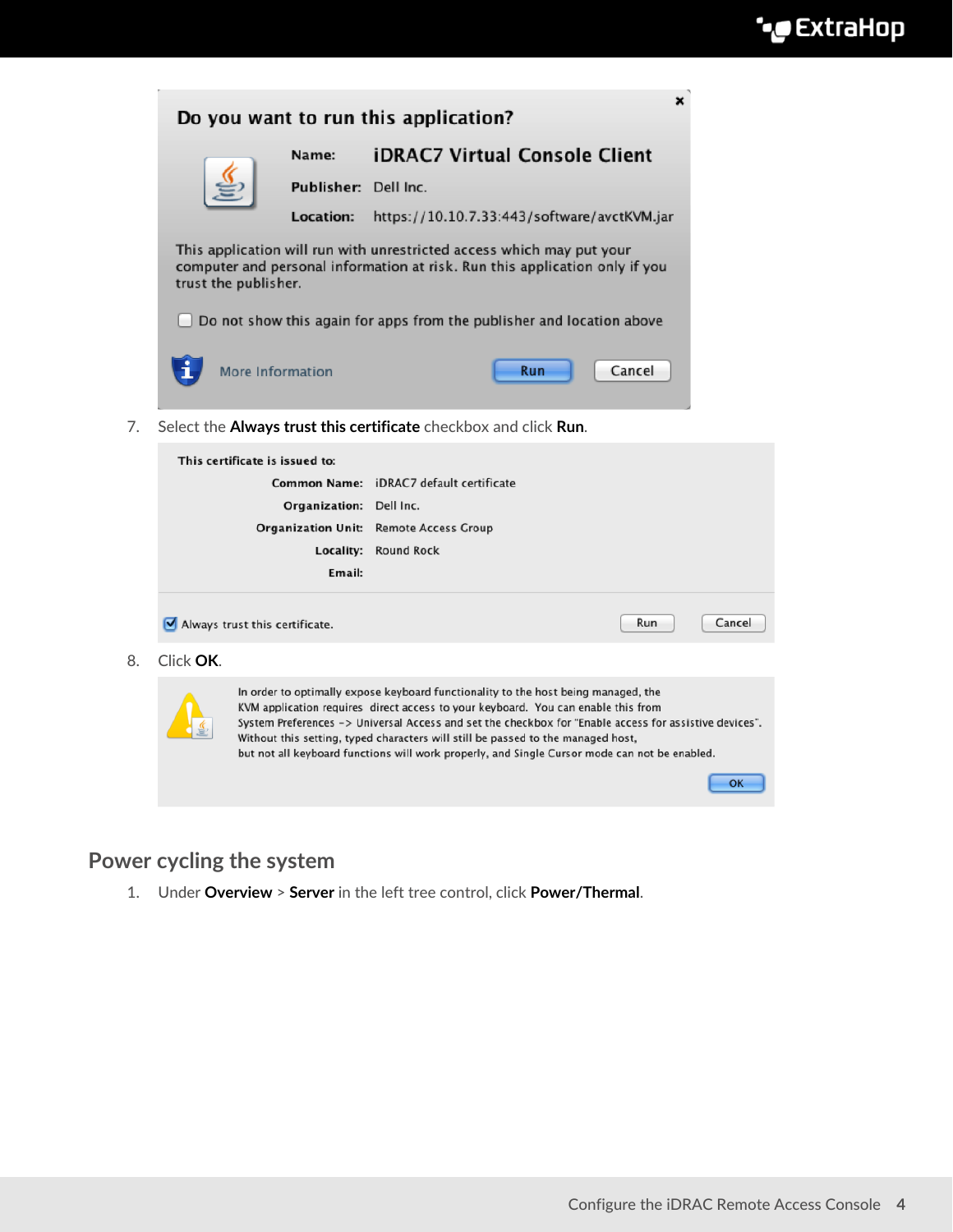|  | Overview         |
|--|------------------|
|  | Server           |
|  | Power / Thermal  |
|  | Alerts           |
|  | Setup            |
|  | Troubleshooting  |
|  | <b>Licenses</b>  |
|  | <b>Intrusion</b> |

2. From the **Power Control** drop-down menu, select **Reset System (warm reboot)**.

| <b>Power Monitoring</b>                    | <b>Power Configuration</b>                                        | <b>Voltages</b> | <b>Temperatures</b>        |                                                      |
|--------------------------------------------|-------------------------------------------------------------------|-----------------|----------------------------|------------------------------------------------------|
| Power Monitoring                           |                                                                   |                 |                            |                                                      |
| Jump to: Power<br><b>Historical Trends</b> | <b>Present Reading</b>  <br>System Headroom                       |                 | Power Supply Unit Readings | <b>Cumulative Reading</b><br><b>Historical Peaks</b> |
| <b>Status</b>                              |                                                                   |                 |                            |                                                      |
| Power Contro √ Select                      |                                                                   |                 |                            |                                                      |
|                                            | <b>Power Off System</b><br>NMI (Non-Masking Interrupt)            |                 |                            |                                                      |
| Health                                     | <b>Graceful Shutdown</b>                                          |                 |                            | OK                                                   |
| Server Status                              | <b>Reset System (warm boot)</b><br>Power Cycle System (cold boot) |                 |                            | ON                                                   |
| Present Reading                            |                                                                   |                 |                            | 182 (20.22% Capacity) Watts                          |
|                                            |                                                                   |                 |                            | Disabled                                             |
|                                            |                                                                   |                 |                            | No Power Cap Policy Set                              |

3. When you click **Launch Virtual Console**, the iDRAC launches a new window as your virtual console.



#### **Set a secure password**

The iDRAC password is configured by default with the service tag number on the pullout at the front of the ExtraHop appliance. You should change the default password to a more secure password that you choose.

- 1. Reboot the iDRAC system and press **F2**.
- 2. Under the System Setup Main Menu, click **iDRAC Settings**.